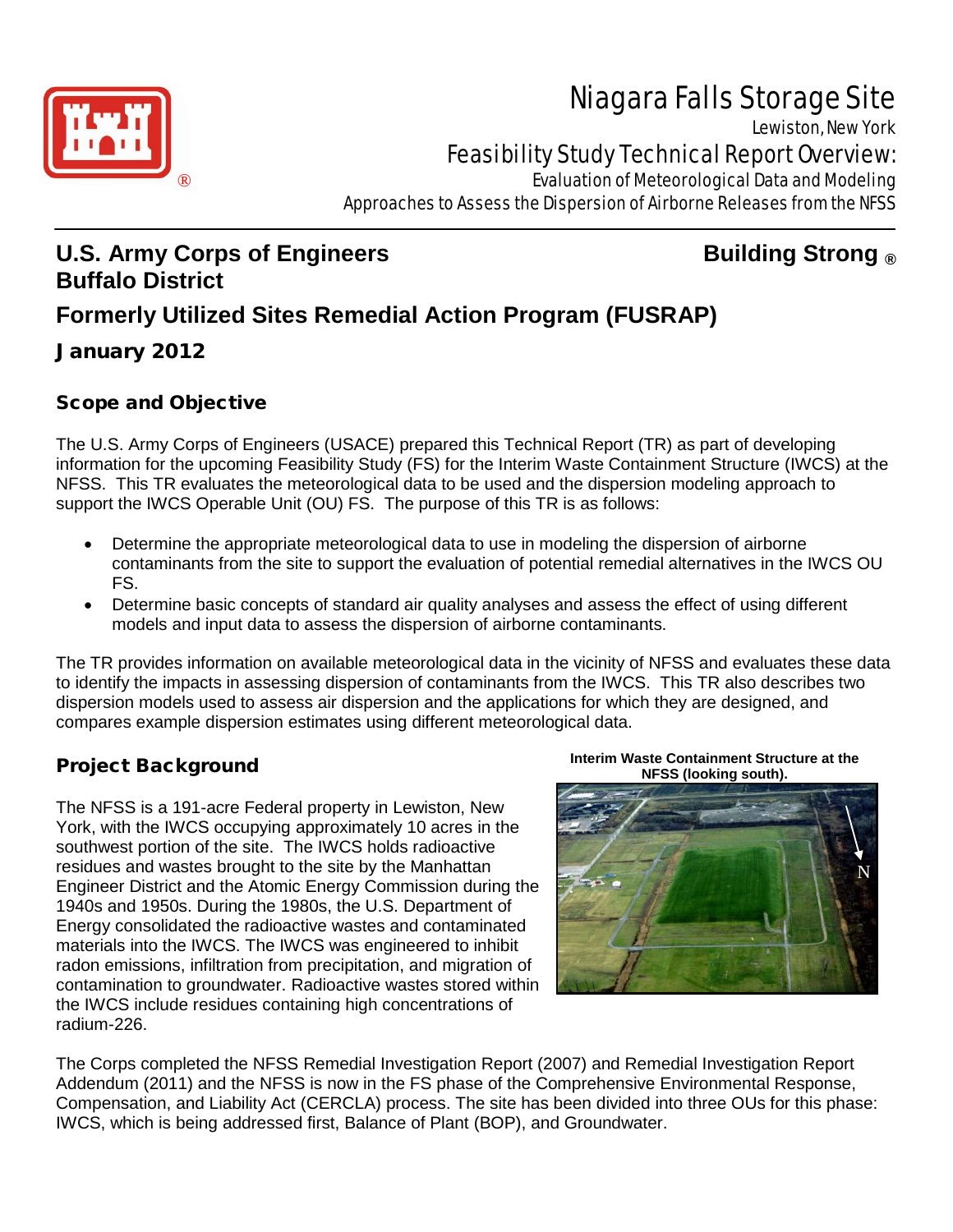#### Candidate Meteorological Data for Use in Modeling Air Dispersion for NFSS

For many years, the dispersion analyses for NFSS have relied on historical data from the Niagara Falls airport (from 1955-1959). As part of FS planning, the USACE Buffalo District coordinated with the two adjacent landfills regarding potential availability of recent data from those facilities. Other stations in the general area were also considered. In all, nine meteorological stations in the vicinity of NFSS were identified as candidates for meteorological data potentially relevant to dispersion analyses for the IWCS (Table 1).

| <b>Meteorological Station</b>                 | <b>Location</b> (ordered by distance from NFSS)               |
|-----------------------------------------------|---------------------------------------------------------------|
| 1. Modern Landfill: Landfill Station          | Adjacent to NFSS, to the east-southeast                       |
| 2. Modern Landfill: Greenhouse Station        | Adjacent to NFSS, to the south                                |
| 3. CWM Landfill                               | Adjacent to NFSS, to the north-northeast                      |
| 4. U.S. Coast Guard Station at<br>Ft. Niagara | 5 miles northwest of NFSS on Lake Ontario                     |
| 5. Niagara Falls International Airport        | 7 miles south-southeast of NFSS in Niagara Falls, NY          |
| 6. Somerset Power Generating Station          | 21 miles east-northeast of NFSS on Lake Ontario in Barker, NY |
| 7. Greater Buffalo International Airport      | 22 miles southeast of NFSS in Buffalo, NY                     |
| 8. Hamilton Airport                           | 47 miles west of NFSS in Ontario, Canada                      |
| 9. Greater Rochester International<br>Airport | 66 miles east of NFSS in Rochester, NY                        |

#### *Table 1:* **Candidate Stations for Meteorological Data**

Wind patterns can be affected by the local setting, including land use and cover, terrain, and proximity to large bodies of water. The settings of these candidate stations were evaluated as part of assessing data representativeness for conditions at NFSS. For non-airport data, factors considered included the nature of collection and reporting, time period covered, and degree of quality assurance/quality control. From this review, data from the Niagara Falls airport and adjacent CWM landfill were found to be most appropriate for detailed analysis to assess representativeness for conditions at NFSS. Two data sets were evaluated from the airport: historical data and recent data (2005-2009). The CWM data set is from 2005-2008.

The main findings of the comparisons across these three meteorological data sets are:

- Data from the Niagara Falls airport are spatially and temporally representative of regional wind patterns, but these differ somewhat from the local patterns at the CWM landfill and NFSS.
- Prevailing winds differ slightly between the airport and the NFSS area; these winds are from the southwest at the airport but from the west-southwest at the CWM landfill and NFSS.
- Average wind speed in the NFSS area (about 6.7 mph) is nearly 30% lower than at the airport. This likely reflects differences in local features compared to those at the airport (about 9.8 mph), where the elevation is higher and the land is more open (with fewer trees).

In spring 2011, the USACE Buffalo District installed an onsite meteorological tower to start collecting data for use in future analyses. Conclusions from the evaluation of currently available data are:

- Recent data (2005-2008) from the CWM landfill are well suited for use in current dispersion modeling for NFSS.
- Data from the new meteorological tower at NFSS will be used for future dispersion modeling once a sufficient period of collection is achieved and the data have undergone standard quality reviews.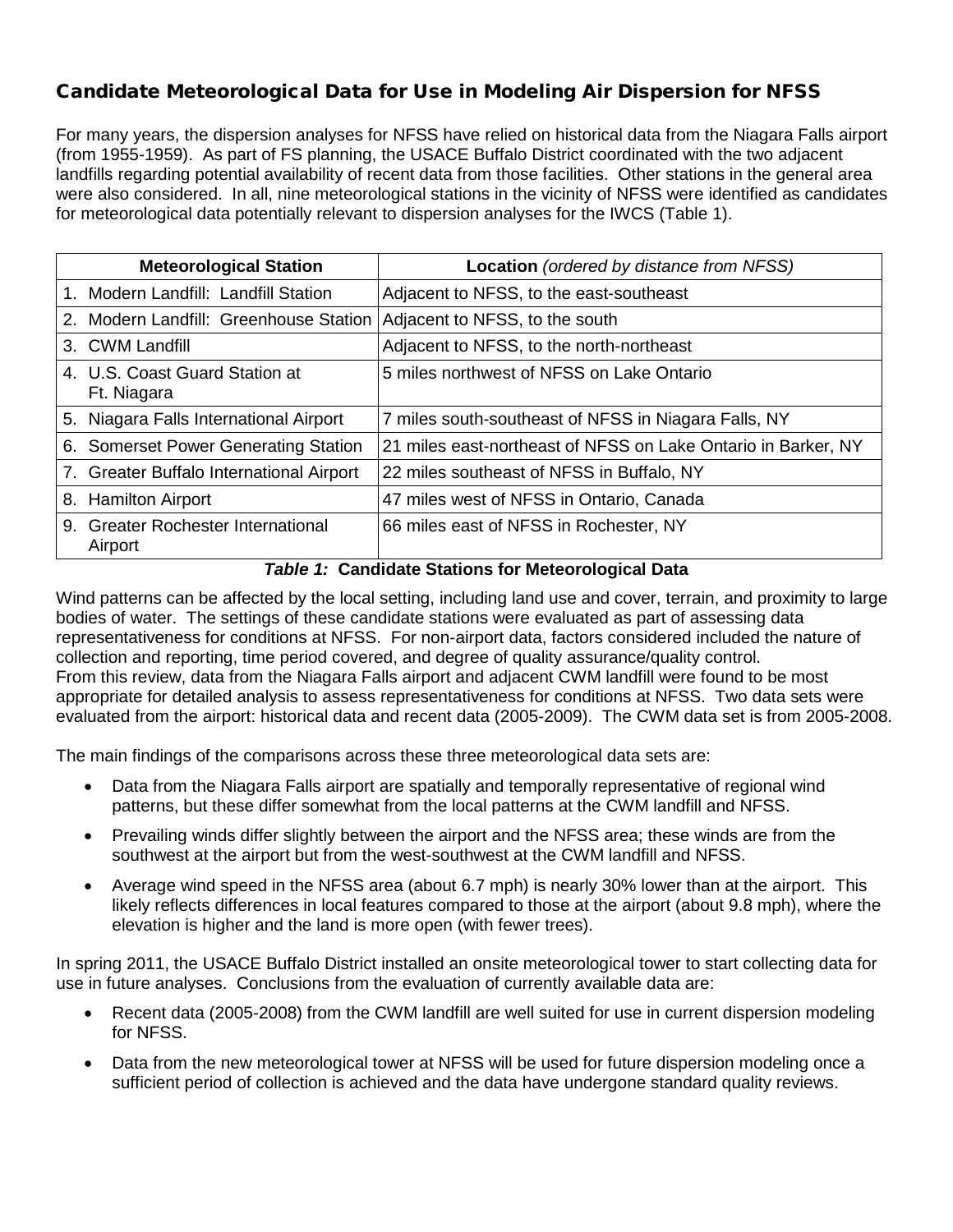### Modeling Approaches for Estimating Dispersion of Airborne Contaminants from the IWCS

Two EPA models are commonly used to assess the dispersion of airborne releases from radioactively and chemically contaminated sites. Information about these two models is presented in Table 2.

| <b>Dispersion</b><br><b>Model</b> | <b>Date</b><br><b>Established</b> | <b>Purpose</b>                                                                                                                                                                                 | <b>Application</b>                                |
|-----------------------------------|-----------------------------------|------------------------------------------------------------------------------------------------------------------------------------------------------------------------------------------------|---------------------------------------------------|
| <b>AERMOD</b>                     | 2006<br>(updates, $2011$ )        | Demonstrate compliance with the National Ambient<br>Air Quality Standards and other requirements under<br>the Clean Air Act (CAA).                                                             | Both chronic and<br>shorter-term releases.        |
| CAP88-PC                          | 1988<br>(updates, $2007$ )        | Demonstrate compliance with the National Emission<br>Standards for Hazardous Air Pollutants (NESHAPs)<br>under the CAA for radon and other radionuclides<br>released from specific facilities. | Chronic, routine<br>releases of<br>radionuclides. |

*Table 2:* **Air Dispersion Models**

These models were used to estimate dispersion from a hypothetical unit release from the IWCS using the three sets of meteorological data evaluated in detail to determine representativeness for NFSS. Results are highlighted in Table 3.

|    | <b>Place-Time</b><br><b>Comparisons</b>                                               | <b>Meteorological</b><br>Data             | <b>Dispersion Model</b>                              | <b>Relative Air Concentrations</b><br>at Nearby Offsite Receptors                            |
|----|---------------------------------------------------------------------------------------|-------------------------------------------|------------------------------------------------------|----------------------------------------------------------------------------------------------|
|    | Same place<br>(regional)<br>different times<br>(recent + historical)                  | Airport:<br>2005-2009<br>VS.<br>1955-1959 | AERMOD for recent data<br>CAP88-PC for 1950s<br>data | Recent airport data:<br>0.4 to 1.3 times<br>historical airport data<br>(average 20% lower)   |
| 2. | <b>Different places</b><br>(local/regional)<br>different times<br>(recent/historical) | CWM 2005-2008<br>VS.<br>Airport 1955-1959 | AERMOD for recent data<br>CAP88-PC for 1950s<br>data | Recent CWM data:<br>0.9 to 3.6 times<br>historical aiport data<br>(average 1.7 times higher) |
| 3. | <b>Different places</b><br>(local/regional)<br>same time<br>(recent)                  | CWM 2005-2008<br>VS.<br>Airport 2005-2009 | <b>AERMOD</b><br>(both data are recent)              | Recent CWM data:<br>1.4 to 3.9 times<br>recent airport data<br>(average 2.1 times higher)    |

*Table 3:* **AERMOD and CAP88-PC Comparisons with Different Meteorological Data**

Regarding the dispersion modeling, both CAP88-PC and AERMOD are considered appropriate for NFSS evaluations with each model serving the purpose for which it was developed. The main findings are as follows:

- The local setting has a greater impact on dispersion estimates than when the data were collected.
- Predicted dispersion at NFSS is less than at the airport, as a reflection of the lower wind speed. Less dispersion translates to higher airborne concentrations. Using local rather than regional meteorological data in dispersion modeling for NFSS helps avoid the potential to underpredict airborne concentrations.
- The AERMOD system is well suited for assessing short-term to longer-term releases associated with potential remedial activities at NFSS. AERMOD also provides user-defined (e.g., hourly to annual) estimates of airborne concentrations and associated deposition.